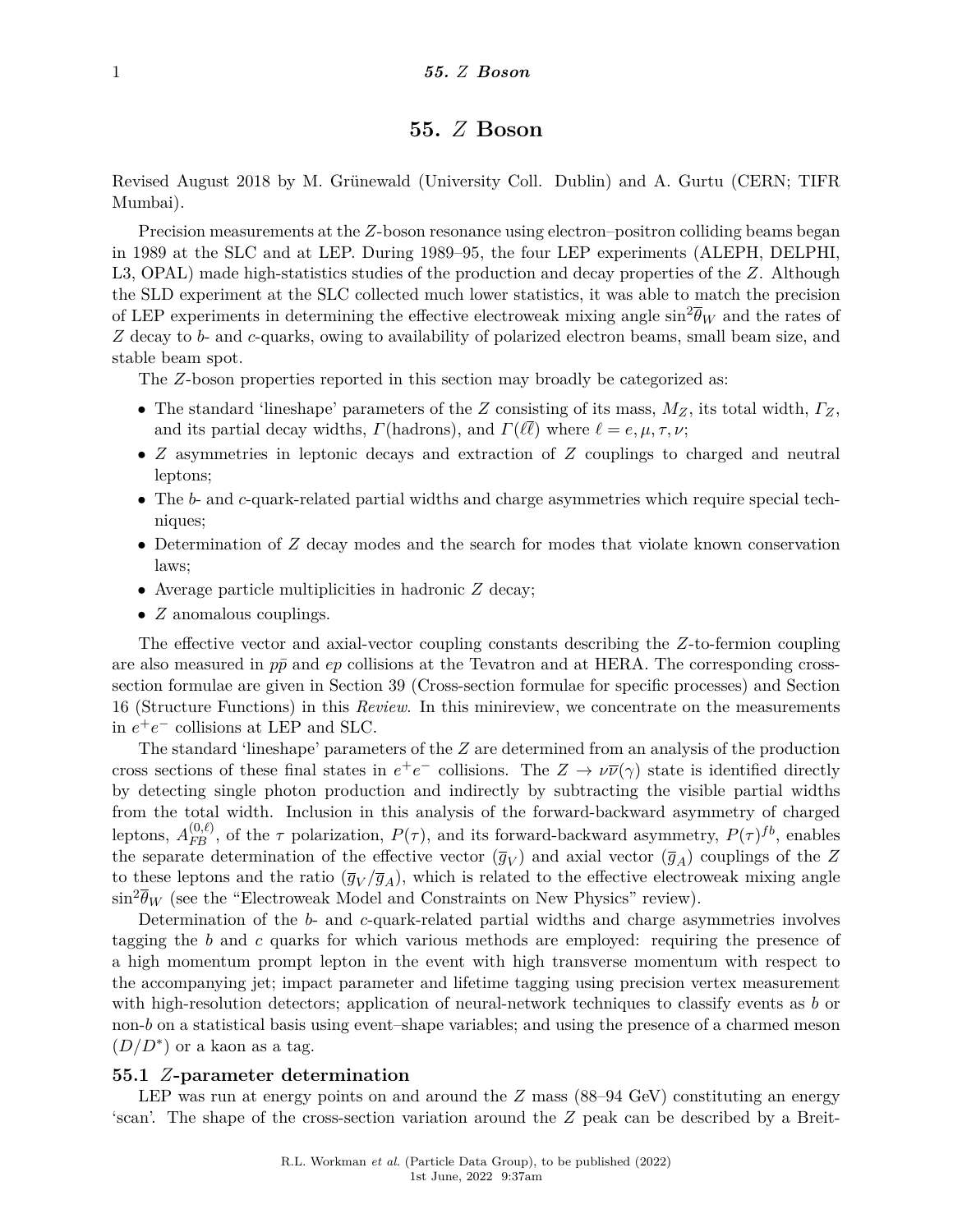### 2 *55. Z Boson*

Wigner ansatz with an energy-dependent total width [\[1–](#page-7-0)[3\]](#page-7-1). The **three** main properties of this distribution, viz., the **position** of the peak, the **width** of the distribution, and the **height** of the peak, determine respectively the values of  $M_Z$ ,  $\Gamma_Z$ , and  $\Gamma(e^+e^-) \times \Gamma(f\overline{f})$ , where  $\Gamma(e^+e^-)$ and  $\Gamma(f\bar{f})$  are the electron and fermion partial widths of the *Z*. The quantitative determination of these parameters is done by writing analytic expressions for these cross sections in terms of the parameters, and fitting the calculated cross sections to the measured ones by varying these parameters, taking properly into account all the errors. Single-photon exchange  $(\sigma_{\gamma}^0)$  and  $\gamma$ -*Z* interference  $(\sigma_{\gamma Z}^0)$  are included, and the large (∼25 %) initial-state radiation (ISR) effects are taken into account by convoluting the analytic expressions over a 'Radiator Function'  $[1-5]$  $[1-5]$   $H(s, s')$ . Thus for the process  $e^+e^- \to f\overline{f}$ :

$$
\sigma_f(s) = \int H(s, s') \sigma_f^0(s') ds' \tag{55.1}
$$

$$
\sigma_f^0(s) = \sigma_Z^0 + \sigma_\gamma^0 + \sigma_{\gamma Z}^0 \tag{55.2}
$$

$$
\sigma_Z^0 = \frac{12\pi}{M_Z^2} \frac{\Gamma(e^+e^-)\Gamma(f\overline{f})}{\Gamma_Z^2} \frac{s \ \Gamma_Z^2}{(s - M_Z^2)^2 + s^2 \Gamma_Z^2/M_Z^2} \tag{55.3}
$$

$$
\sigma_{\gamma}^{0} = \frac{4\pi\alpha^{2}(s)}{3s} Q_{f}^{2} N_{c}^{f}
$$
\n
$$
(55.4)
$$

$$
\sigma_{\gamma Z}^{0} = -\frac{2\sqrt{2}\alpha(s)}{3} \left( Q_f G_F N_c^f Q_V^e Q_V^f \right) \frac{(s - M_Z^2) M_Z^2}{(s - M_Z^2)^2 + s^2 \Gamma_Z^2 / M_Z^2}
$$
(55.5)

where  $Q_f$  is the charge of the fermion,  $N_c^f = 3$  for quarks and 1 for leptons, and  $\mathcal{G}_V^f$  $V$  is the vector coupling of the *Z* to the fermion-antifermion pair *ff*.

Since  $\sigma_{\gamma Z}^0$  is expected to be much less than  $\sigma_Z^0$ , the LEP Collaborations have generally calculated the interference term in the framework of the Standard Model. This fixing of  $\sigma_{\gamma Z}^0$  leads to a tighter constraint on  $M_Z$ , and consequently a smaller error on its fitted value. It is possible to relax this constraint and carry out the fit within the S-matrix framework, which is briefly described in the next section.

In the above framework, the QED radiative corrections have been explicitly taken into account by convoluting over the ISR and allowing the electromagnetic coupling constant to run [\[6\]](#page-8-0):  $\alpha(s)$  =  $\alpha/(1 - \Delta\alpha)$ . On the other hand, weak radiative corrections that depend upon the assumptions of the electroweak theory and on the values of  $M_{\text{top}}$  and  $M_{\text{Higgs}}$  are accounted for by **absorbing them into the couplings**, which are then called the *effective* couplings  $\mathcal{G}_V$  and  $\mathcal{G}_A$  (or alternatively the effective parameters of the  $\star$  scheme of Kennedy and Lynn [\[7\]](#page-8-1).)

 $\mathcal{G}^f_{V}$  $\mathcal{G}_{V}^{f}$  and  $\mathcal{G}_{A}^{f}$  $A_A^J$  are complex numbers with small imaginary parts. As experimental data does not allow simultaneous extraction of both real and imaginary parts of the effective couplings, the convention  $g_A^f = \text{Re}(\mathcal{G}_A^f)$  $g_V^f$  and  $g_V^f$  = Re( $\mathcal{G}_V^f$  $V$ ) is used and the imaginary parts are added in the fitting code [\[4\]](#page-7-3).

Defining

$$
A_f = 2 \frac{g_V^f \cdot g_A^f}{(g_V^f)^2 + (g_A^f)^2} \tag{55.6}
$$

the lowest-order expressions for the various lepton-related asymmetries on the *Z* pole are [\[8–](#page-8-2)[10\]](#page-8-3)  $A_{FB}^{(0,\ell)} = (3/4)A_eA_f, P(\tau) = -A_{\tau}, P(\tau)^{fb} = -(3/4)A_e, A_{LR} = A_e.$  The full analysis takes into account the energy-dependence of the asymmetries. Experimentally  $A_{LR}$  is defined as  $(\sigma_L - \sigma_R)/(\sigma_L +$  $\sigma_R$ ), where  $\sigma_{L(R)}$  are the  $e^+e^- \to Z$  production cross sections with left- (right)-handed electrons.

The definition of the partial decay width of the *Z* to  $f\overline{f}$  includes the effects of QED and QCD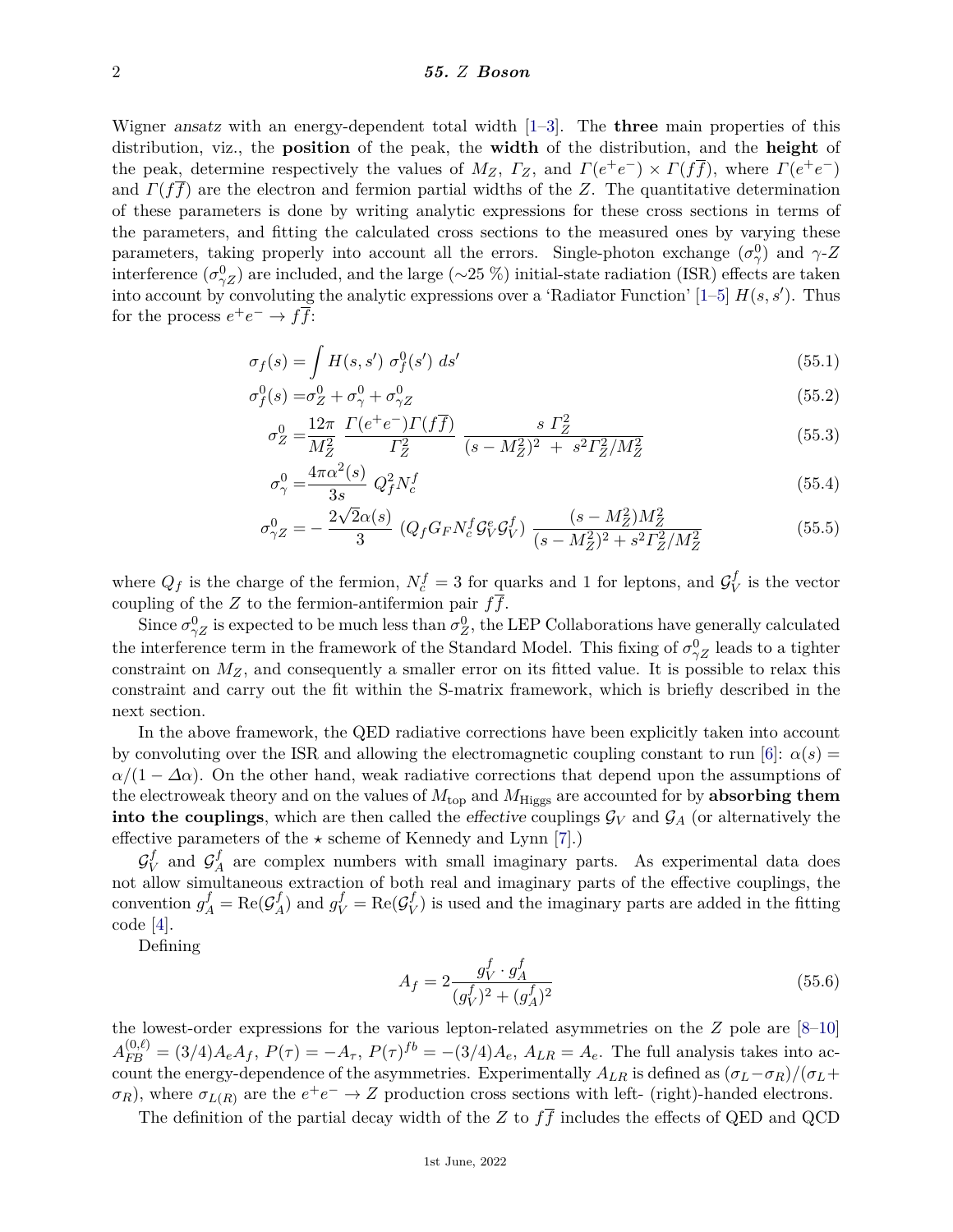final-state corrections, as well as the contribution due to the imaginary parts of the couplings:

$$
\Gamma(f\overline{f}) = \frac{G_F M_Z^3}{6\sqrt{2}\pi} N_c^f (|\mathcal{G}_A^f|^2 R_A^f + |\mathcal{G}_V^f|^2 R_V^f) + \Delta_{ew/QCD}
$$
(55.7)

where  $R_{\rm V}^f$  $V$ <sup>*g*</sup> and  $R^f$ <sub>*f*</sub>  $_A^I$  are radiator factors to account for final state QED and QCD corrections, as well as effects due to nonzero fermion masses, and *∆ew/*QCD represents the non-factorizable electroweak/QCD corrections.

#### **55.2 S-matrix approach to the** *Z*

While most experimental analyses of LEP/SLC data have followed the 'Breit-Wigner' approach, an alternative S-matrix-based analysis is also possible. The *Z*, like all unstable particles, is associated with a complex pole in the S matrix. The pole position is process-independent and gaugeinvariant. The mass,  $\overline{M}_Z$ , and width,  $\overline{F}_Z$ , can be defined in terms of the pole in the energy plane via [\[11](#page-8-4)[–14\]](#page-8-5)

$$
\overline{s} = \overline{M}_Z^2 - i\overline{M}_Z \overline{\Gamma}_Z \tag{55.8}
$$

leading to the relations

$$
\overline{M}_Z = M_Z / \sqrt{1 + \Gamma_Z^2 / M_Z^2}
$$
  
\n
$$
\approx M_Z - 34.1 \text{ MeV}
$$
 (55.9)

$$
\overline{\Gamma}_Z = \Gamma_Z / \sqrt{1 + \Gamma_Z^2 / M_Z^2}
$$
\n
$$
\approx \Gamma_Z - 0.9 \text{ MeV}. \tag{55.10}
$$

The LEP collaborations [\[15\]](#page-8-6) have analyzed their data using the S–matrix approach as defined in Eq. (55.8), in addition to the conventional one. They observe a downward shift in the *Z* mass as expected.

# **55.3** Handling the large-angle  $e^+e^-$  final state

Unlike other  $f\bar{f}$  decay final states of the *Z*, the  $e^+e^-$  final state has a contribution not only from the *s*-channel but also from the *t*-channel and *s*-*t* interference. The full amplitude is not amenable to fast calculation, which is essential if one has to carry out minimization fits within reasonable computer time. The usual procedure is to calculate the non-*s* channel part of the cross section separately using the Standard Model programs ALIBABA [\[16\]](#page-8-7) or TOPAZ0 [\[17\]](#page-8-8), with the measured value of  $M_{\text{top}}$ , and  $M_{\text{Higgs}} = 150 \text{ GeV}$ , and add it to the *s*-channel cross section calculated as for other channels. This leads to two additional sources of error in the analysis: firstly, the theoretical calculation in ALIBABA itself is known to be accurate to  $\sim 0.5\%$ , and secondly, there is uncertainty due to the error on  $M_{\text{top}}$  and the unknown value of  $M_{\text{Higgs}}$  (100–1000 GeV). These errors are propagated into the analysis by including them in the systematic error on the  $e^+e^-$  final state. As these errors are common to the four LEP experiments, this is taken into account when performing the LEP average.

### **55.4 Errors due to uncertainty in LEP energy determination**

The systematic errors related to the LEP energy measurement, see [\[18–](#page-8-9)[23\]](#page-8-10), can be classified as:

- The absolute energy scale error;
- Energy-point-to-energy-point errors due to the nonlinear response of the magnets to the exciting currents;
- Energy-point-to-energy-point errors due to possible higher-order effects in the relationship between the dipole field and beam energy;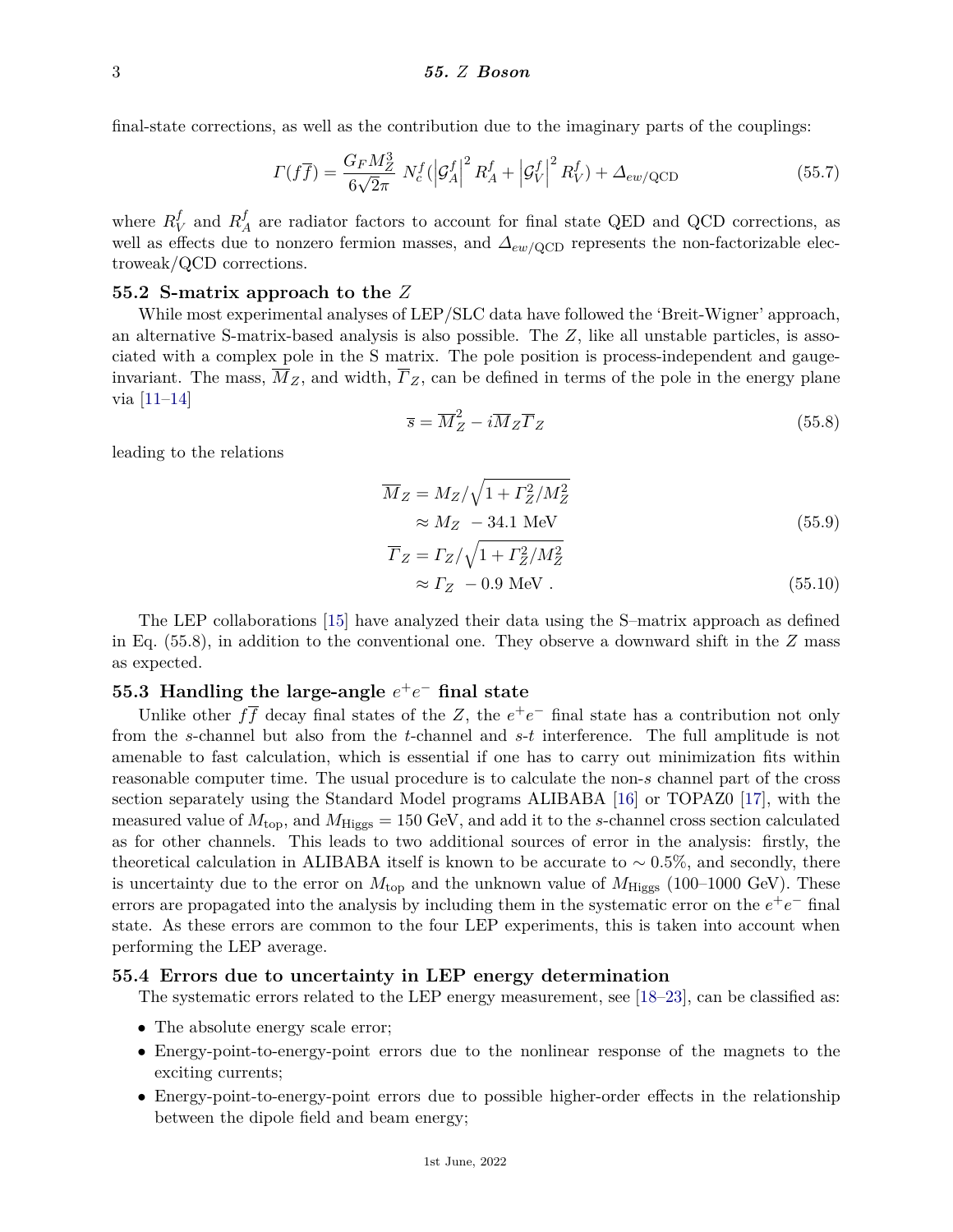• Energy reproducibility errors due to various unknown uncertainties in temperatures, tidal effects, corrector settings, RF status, *etc.*

Precise energy calibration was done outside normal data-taking using the resonant depolarization technique. Run-time energies were determined every 10 minutes by measuring the relevant machine parameters and using a model which takes into account all the known effects, including leakage currents produced by trains in the Geneva area and the tidal effects due to gravitational forces of the Sun and the Moon. The LEP Energy Working Group has provided a covariance matrix from the determination of LEP energies for the different running periods during 1993–1995 [\[18\]](#page-8-9).

#### **55.5 Choice of fit parameters**

The LEP Collaborations have chosen the following primary set of parameters for fitting:

$$
M_Z, \Gamma_Z, \sigma_{\text{hadron}}^0, R(\text{lepton}), A_{FB}^{(0,\ell)},
$$

where

$$
R(\text{lepton}) = \Gamma(\text{hadrons}) / \Gamma(\text{lepton}), \sigma_{\text{hadron}}^0 = 12\pi \Gamma(e^+e^-) \Gamma(\text{hadrons}) / M_Z^2 \Gamma_Z^2.
$$

With a knowledge of these fitted parameters and their covariance matrix, any other parameter can be derived. The main advantage of these parameters is that they form a physics motivated set of parameters with much reduced correlations.

Thus, the most general fit carried out to cross section and asymmetry data determines the nine parameters:  $M_Z$ ,  $\varGamma_Z$ ,  $\sigma_{\text{hadron}}^0$ ,  $R(e)$ ,  $R(\mu)$ ,  $R(\tau)$ ,  $A_{FB}^{(0,e)}$ ,  $A_{FB}^{(0,\mu)}$ ,  $A_{FB}^{(0,\tau)}$ . Assumption of lepton universality leads to a **five-parameter fit** determining  $M_Z$ ,  $\Gamma_Z$ ,  $\sigma_{\text{hadron}}^0$ ,  $R(\text{lepton})$ ,  $A_{FB}^{(0,\ell)}$ .

## **55.6 Combining results from LEP and SLC experiments**

With a steady increase in statistics over the years and improved understanding of the common systematic errors between LEP experiments, the procedures for combining results have evolved continuously [\[24\]](#page-8-11). The Line Shape Sub-group of the LEP Electroweak Working Group investigated the effects of these common errors, and devised a combination procedure for the precise determination of the *Z* parameters from LEP experiments. Using these procedures, this note also gives the results after combining the final parameter sets from the four experiments, and these are the results quoted as the fit results in the *Z* listings below. Transformation of variables leads to values of derived parameters like partial decay widths and branching ratios to hadrons and leptons. Finally, transforming the LEP combined nine parameter set to  $(M_Z, \Gamma_Z, \sigma_{\text{hadron}}^{\circ}, g_{\text{A}}^f)$  $A^f, g_V^f$  $V, f = e, \mu, \tau$  using the average values of lepton asymmetry parameters  $(A_e, A_\mu, A_\tau)$  as constraints, leads to the best fitted values of the vector and axial-vector couplings  $(g_V, g_A)$  of the charged leptons to the Z.

Brief remarks on the handling of common errors and their magnitudes are given below. The identified common errors are those coming from

(a) LEP energy-calibration uncertainties, and

(b) the theoretical uncertainties in (i) the luminosity determination using small angle Bhabha scattering, (ii) estimating the non-s channel contribution to large angle Bhabha scattering, (iii) the calculation of QED radiative effects, and (iv) the parametrization of the cross section in terms of the parameter set used.

### **55.7 Common LEP energy errors**

All the collaborations incorporate in their fit the full LEP energy error matrix as provided by the LEP energy group for their intersection region [\[18\]](#page-8-9). The effect of these errors is separated out from that of other errors by carrying out fits with energy errors scaled up and down by  $\sim 10\%$  and redoing the fits. From the observed changes in the overall error matrix, the covariance matrix of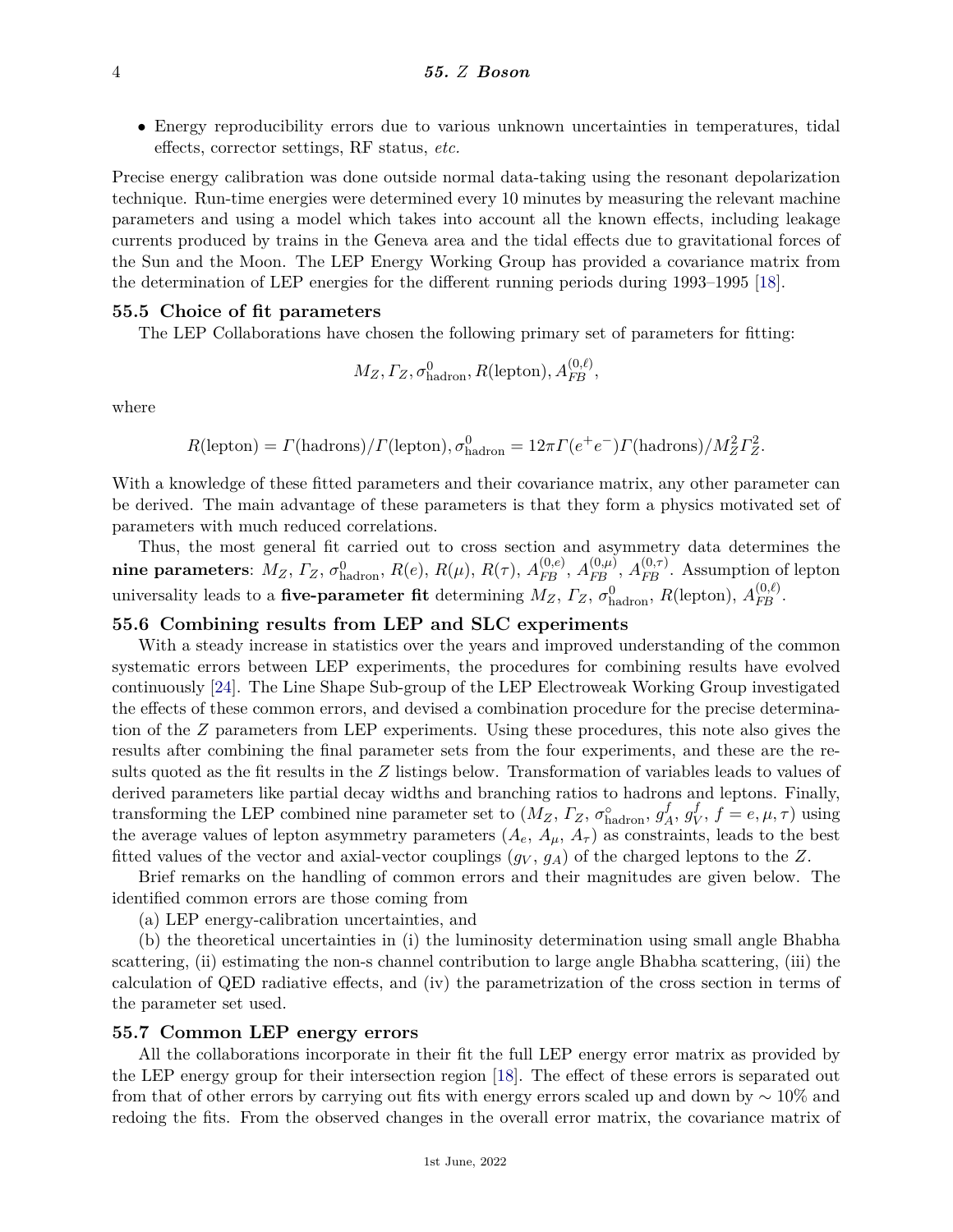the common energy errors is determined. Common LEP energy errors lead to uncertainties on *MZ*,  $\Gamma_Z$ , and  $\sigma_{\text{hadron}}^{\circ}$  of 1.7, 1.2 MeV, and 0.011 nb, respectively.

## **55.8 Common luminosity errors**

BHLUMI 4.04 [\[25\]](#page-8-12) is used by all LEP collaborations for small-angle Bhabha scattering leading to a common uncertainty in their measured cross sections of 0.061% [\[26\]](#page-8-13). BHLUMI does not include a correction for production of light fermion pairs. OPAL explicitly corrects for this effect and reduces their luminosity uncertainty to 0.054%, which is taken fully correlated with the other experiments. The other three experiments among themselves have a common uncertainty of 0.061%.

#### **55.9 Common non-***s* **channel uncertainties**

The same standard model programs ALIBABA [\[16\]](#page-8-7) and TOPAZ0 [\[17\]](#page-8-8) are used to calculate the non-s channel contribution to the large angle Bhabha scattering [\[27\]](#page-8-14). As this contribution is a function of the *Z* mass, which itself is a variable in the fit, it is parameterized as a function of  $M_Z$  by each collaboration to properly track this contribution as  $M_Z$  varies in the fit. The common errors on  $R_e$  and  $A_{FB}^{(0,e)}$  are 0.024 and 0.0014 respectively, and are correlated between them.

## **55.10 Common theoretical uncertainties: QED**

There are large initial-state photon and fermion pair radiation effects near the *Z* resonance, for which the best currently available evaluations include contributions up to  $\mathcal{O}(\alpha^3)$ . To estimate the remaining uncertainties, different schemes are incorporated in the standard model programs ZFITTER [\[5\]](#page-7-2), TOPAZ0 [\[17\]](#page-8-8), and MIZA [\[28\]](#page-8-15). Comparing the different options leads to error estimates of 0.3 and 0.2 MeV on  $M_Z$  and  $\Gamma_Z$  respectively, and of 0.02% on  $\sigma_{\text{hadron}}^{\circ}$ .

# **55.11 Common theoretical uncertainties: parametrization of lineshape and asymmetries**

To estimate uncertainties arising from ambiguities in the model-independent parametrization of the differential cross-section near the *Z* resonance, results from TOPAZ0 and ZFITTER were compared by using ZFITTER to fit the cross sections and asymmetries calculated using TOPAZ0. The resulting uncertainties on  $M_Z$ ,  $\Gamma_Z$ ,  $\sigma_{\text{hadron}}^{\circ}$ ,  $R(\text{lepton})$ , and  $A_{FB}^{(0,\ell)}$  are 0.1 MeV, 0.1 MeV, 0.001 nb, 0.004, and 0.0001 respectively.

Thus, the overall theoretical errors on  $M_Z$ ,  $\Gamma_Z$ ,  $\sigma_{\text{hadron}}^{\circ}$  are 0.3 MeV, 0.2 MeV, and 0.008 nb respectively; on each *R*(lepton) is 0.004 and on each  $A_{FB}^{(0,\ell)}$  is 0.0001. Within the set of three  $R(\text{lepton})$ 's and the set of three  $A_{FB}^{(0,\ell)}$ 's, the respective errors are fully correlated.

All the theory-related errors mentioned above utilize Standard Model programs which need the Higgs mass and running electromagnetic coupling constant as inputs; uncertainties on these inputs will also lead to common errors. All LEP collaborations used the same set of inputs for Standard Model calculations:  $M_Z = 91.187$  GeV, the Fermi constant  $G_F = (1.16637 \pm 0.00001) \times 10^{-5}$  GeV<sup>-2</sup>  $[29]$ ,  $\alpha^{(5)}(M_Z) = 1/128.877 \pm 0.090$  [\[30\]](#page-8-17),  $\alpha_s(M_Z) = 0.119$  [\[31\]](#page-8-18),  $M_{\text{top}} = 174.3 \pm 5.1$  GeV [31] and  $M_{\text{Higgs}} = 150 \text{ GeV}$ . The only observable effect, on  $M_Z$ , is due to the variation of  $M_{\text{Higgs}}$  between 100–1000 GeV (due to the variation of the *γ/Z* interference term which is taken from the Standard Model):  $M_Z$  changes by +0.23 MeV per unit change in  $\log_{10} M_{\text{Higgs}}/\text{GeV}$ , which is not an error but a correction to be applied once  $M_{\text{Higgs}}$  is determined. The effect is much smaller than the error on  $M_Z$  ( $\pm 2.1$  MeV).

### **55.12 Methodology of combining the LEP experimental results**

The LEP experimental results actually used for combination are slightly modified from those published by the experiments (which are given in the Listings below). This has been done in order to facilitate the procedure by making the inputs more consistent. These modified results are given explicitly in [\[24\]](#page-8-11). The main differences compared to the published results are (a) consistent use of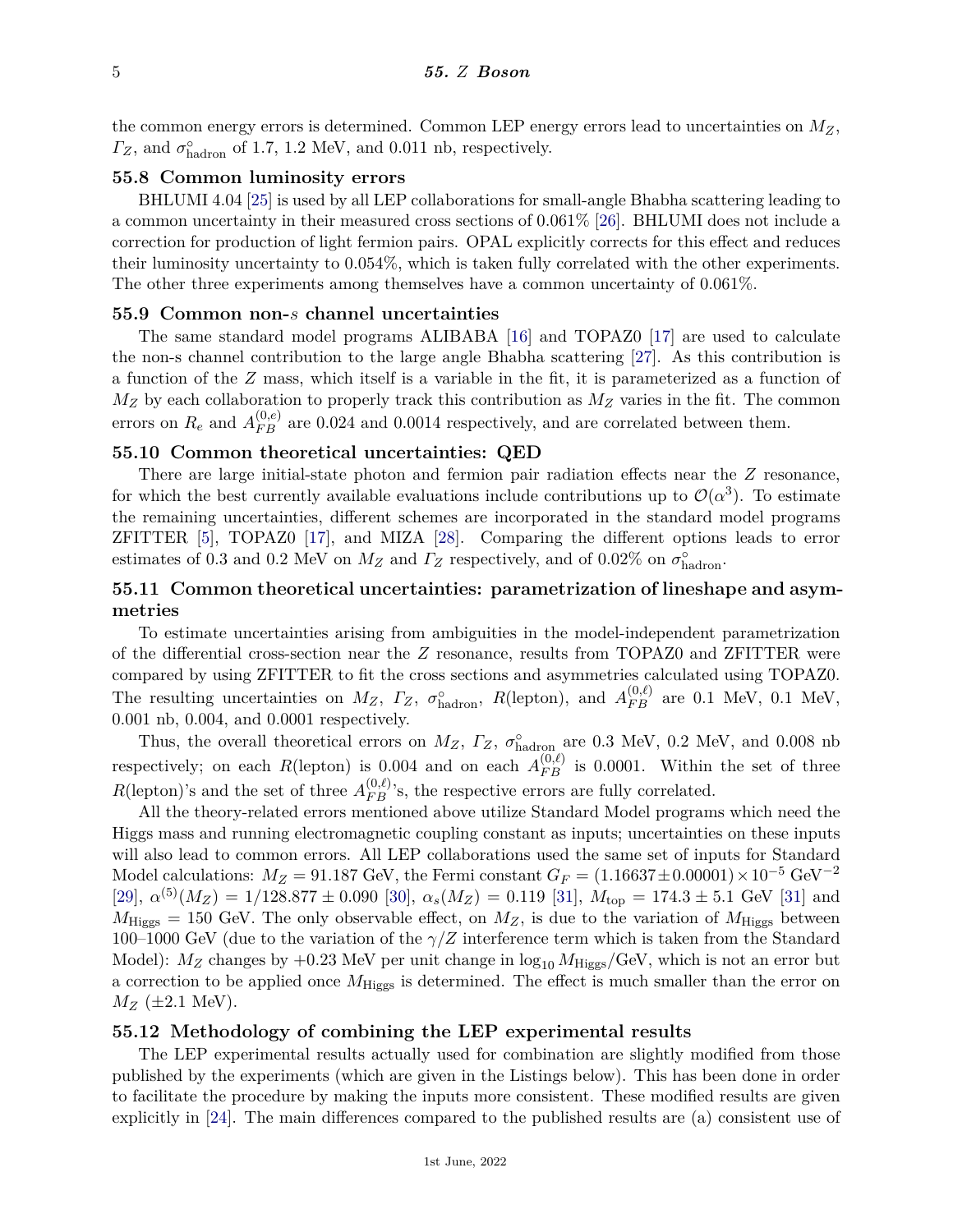ZFITTER 6.23 and TOPAZ0 (the published ALEPH results used ZFITTER 6.10); (b) use of the combined energy-error matrix, which makes a difference of 0.1 MeV on the *M<sup>Z</sup>* and *Γ<sup>Z</sup>* for L3 only as at that intersection the RF modeling uncertainties are the largest.

Thus, nine-parameter sets from all four experiments with their covariance matrices are used together with all the common errors correlations. A grand covariance matrix, *V* , is constructed and a combined nine-parameter set is obtained by minimizing  $\chi^2 = \Delta^T V^{-1} \Delta$ , where  $\Delta$  is the vector of residuals of the combined parameter set to the results of individual experiments. Imposing lepton universality in the combination results in the combined five-parameter set.

# **55.13 Study of**  $Z \rightarrow b\overline{b}$  and  $Z \rightarrow c\overline{c}$

In the sector of *c*- and *b*-physics, the LEP experiments have measured the ratios of partial widths  $R_b = \Gamma(Z \to b\bar{b})/\Gamma(Z \to \text{hadrons})$ , and  $R_c = \Gamma(Z \to c\bar{c})/\Gamma(Z \to \text{hadrons})$ , and the forward-backward (charge) asymmetries  $A_{FB}^{bb}$  and  $A_{FB}^{c\bar{c}}$ . The SLD experiment at SLC has measured the ratios  $R_c$  and  $R_b$  and, utilizing the polarization of the electron beam, was able to obtain the final state coupling parameters  $A_b$  and  $A_c$  from a measurement of the left-right forward-backward asymmetry of *b*− and *c*−quarks. The high precision measurement of *R<sup>c</sup>* at SLD was made possible owing to the small beam size and very stable beam spot at SLC, coupled with a highly precise CCD pixel detector. Several of the analyses have also determined other quantities, in particular the semileptonic branching ratios,  $B(b \to \ell^-)$ ,  $B(b \to c \to \ell^+)$ , and  $B(c \to \ell^+)$ , the average timeintegrated  $B^0 \overline{B}^0$  mixing parameter  $\overline{\chi}$  and the probabilities for a c-quark to fragment into a  $D^+$ , a  $D_s$ , a  $D^{*+}$ , or a charmed baryon. The latter measurements do not concern properties of the *Z* boson, and hence they do not appear in the Listing below. However, for completeness, we will report at the end of this minireview their values as obtained fitting the data contained in the Z section. All these quantities are correlated with the electroweak parameters, and since the mixture of *b* hadrons is different from the one at the *Υ*(4*S*), their values might differ from those measured at the  $\Upsilon(4S)$ .

All the above quantities are correlated to each other since:

- Several analyses (for example the lepton fits) determine more than one parameter simultaneously;
- Some of the electroweak parameters depend explicitly on the values of other parameters (for example  $R_b$  depends on  $R_c$ );
- Common tagging and analysis techniques produce common systematic uncertainties.

The LEP Electroweak Heavy Flavour Working Group has developed [\[32\]](#page-8-19) a procedure for combining the measurements taking into account known sources of correlation. The combining procedure determines fourteen parameters: the six parameters of interest in the electroweak sector,  $R_b$ ,  $R_c$ ,  $A_{FB}^{bb}, A_{FB}^{c\bar{c}}, A_b$  and  $A_c$  and, in addition,  $B(b \to e^-)$ ,  $B(b \to c \to \ell^+)$ ,  $B(c \to \ell^+)$ ,  $\bar{\chi}$ ,  $f(D^+)$ ,  $f(D_s)$ ,  $f(c_{\text{baryon}})$  and  $P(c \to D^{*+}) \times B(D^{*+} \to \pi^+ D^0)$ , to take into account their correlations with the electroweak parameters. Before the fit both the peak and off-peak asymmetries are translated to the common energy  $\sqrt{s} = 91.26$  GeV using the predicted energy-dependence from ZFITTER [\[5\]](#page-7-2).

## **55.14 Summary of the measurements and of the various kinds of analysis**

The measurements of  $R_b$  and  $R_c$  fall into two classes. In the first, named single-tag measurement, a method for selecting *b* and *c* events is applied and the number of tagged events is counted. A second technique, named double-tag measurement, has the advantage that the tagging efficiency is directly derived from the data thereby reducing the systematic error on the measurement.

The measurements in the *b*- and *c*-sector can be essentially grouped in the following categories:

• Lifetime (and lepton) double-tagging measurements of *Rb*. These are the most precise mea-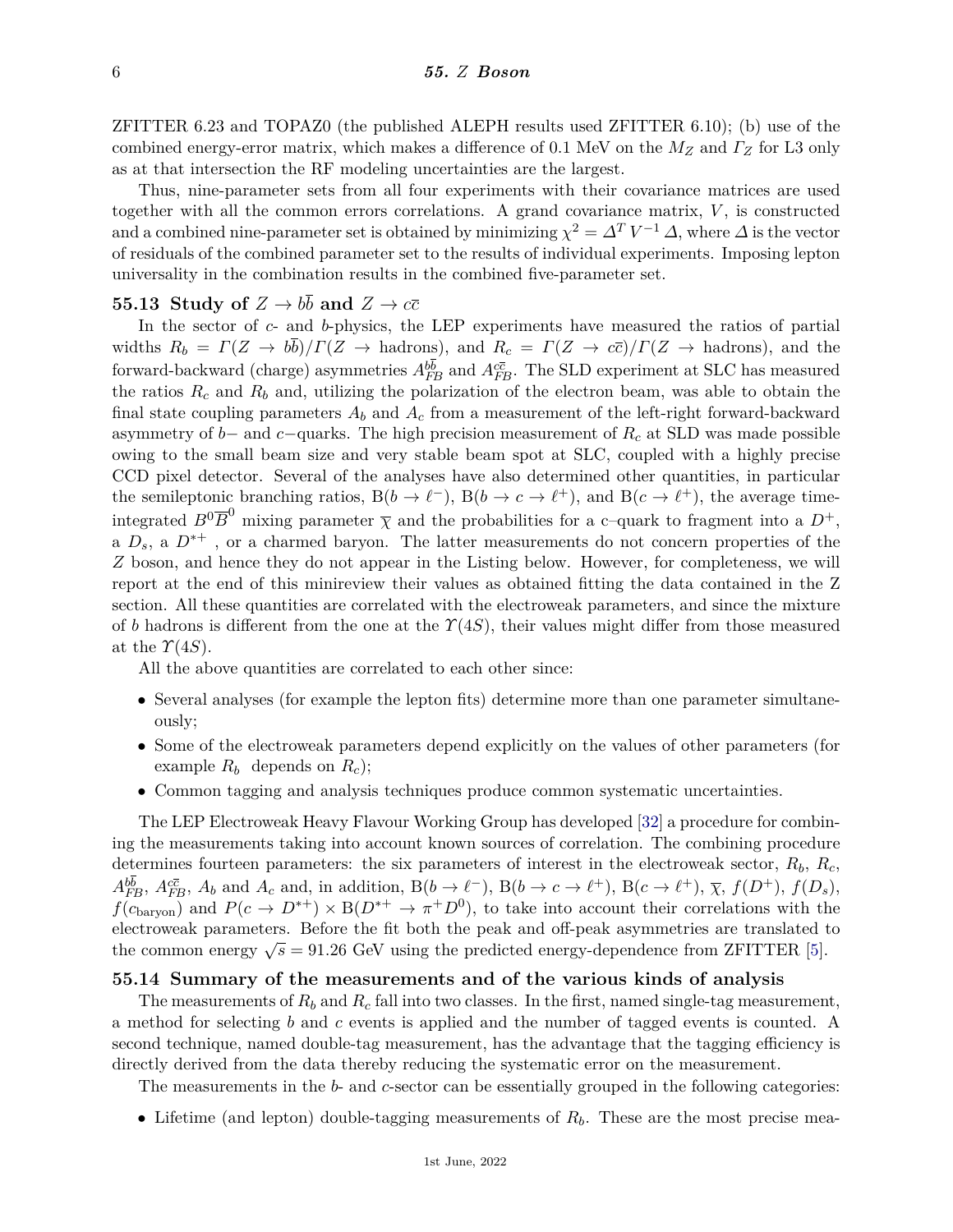surements of  $R_b$  and obviously dominate the combined result. The main sources of systematics come from the charm contamination and from estimating the hemisphere *b*-tagging efficiency correlation;

- Analyses with  $D/D^{*\pm}$  to measure  $R_c$ . These measurements make use of several different tagging techniques (inclusive/exclusive double tag, exclusive double tag, reconstruction of all weakly decaying charmed states) and no assumptions are made on the energy-dependence of charm fragmentation;
- A measurement of  $R_c$  using single leptons and assuming  $B(b \to c \to \ell^+)$ ;
- Lepton fits which use hadronic events with one or more leptons in the final state to measure the asymmetries  $A_{FB}^{bb}$  and  $A_{FB}^{c\bar{c}}$ . Each analysis usually gives several other electroweak parameters. The dominant sources of systematics are due to lepton identification, to other semileptonic branching ratios and to the modeling of the semileptonic decay;
- Measurements of  $A_{FB}^{bb}$  using lifetime tagged events with a hemisphere charge measurement. These measurements dominate the combined result;
- Analyses with  $D/D^{*\pm}$  to measure  $A_{FB}^{c\bar{c}}$  or simultaneously  $A_{FB}^{bb}$  and  $A_{FB}^{c\bar{c}}$ ;
- Measurements of  $A_b$  and  $A_c$  from SLD, using several tagging methods (lepton, kaon,  $D/D^*$ , and vertex mass). These quantities are directly extracted from a measurement of the left–right forward–backward asymmetry in  $c\bar{c}$  and  $b\bar{b}$  production using a polarized electron beam.

### **55.15 Averaging procedure**

All the measurements are provided by the LEP and SLD Collaborations in the form of tables with a detailed breakdown of the systematic errors of each measurement and its dependence on other electroweak parameters.

The averaging proceeds via the following steps:

- Define and propagate a consistent set of external inputs such as branching ratios, hadron lifetimes, fragmentation models *etc*. All the measurements are checked to ensure that all use a common set of assumptions (for instance, since the QCD corrections for the forward– backward asymmetries are strongly dependent on the experimental conditions, the data are corrected before combining);
- Form the full (statistical and systematic) covariance matrix of the measurements. The systematic correlations between different analyses are calculated from the detailed error breakdown in the measurement tables. The correlations relating several measurements made by the same analysis are also used;
- Take into account any explicit dependence of a measurement on the other electroweak parameters. As an example of this dependence, we illustrate the case of the double-tag measurement of *Rb*, where *c*-quarks constitute the main background. The normalization of the charm contribution is not usually fixed by the data and the measurement of  $R_b$  depends on the assumed value of *Rc*, which can be written as:

$$
R_b = R_b^{\text{meas}} + a(R_c) \frac{(R_c - R_c^{\text{used}})}{R_c} , \qquad (55.11)
$$

where  $R_b^{\text{meas}}$  is the result of the analysis which assumed a value of  $R_c = R_c^{\text{used}}$  and  $a(R_c)$  is the constant which gives the dependence on *Rc*;

• Perform a  $\chi^2$  minimization with respect to the combined electroweak parameters.

After the fit the average peak asymmetries  $A_{FB}^{c\bar{c}}$  and  $A_{FB}^{bb}$  are corrected for the energy shift from 91.26 GeV to  $M_Z$  and for QED (initial state radiation),  $\gamma$  exchange, and  $\gamma Z$  interference effects, to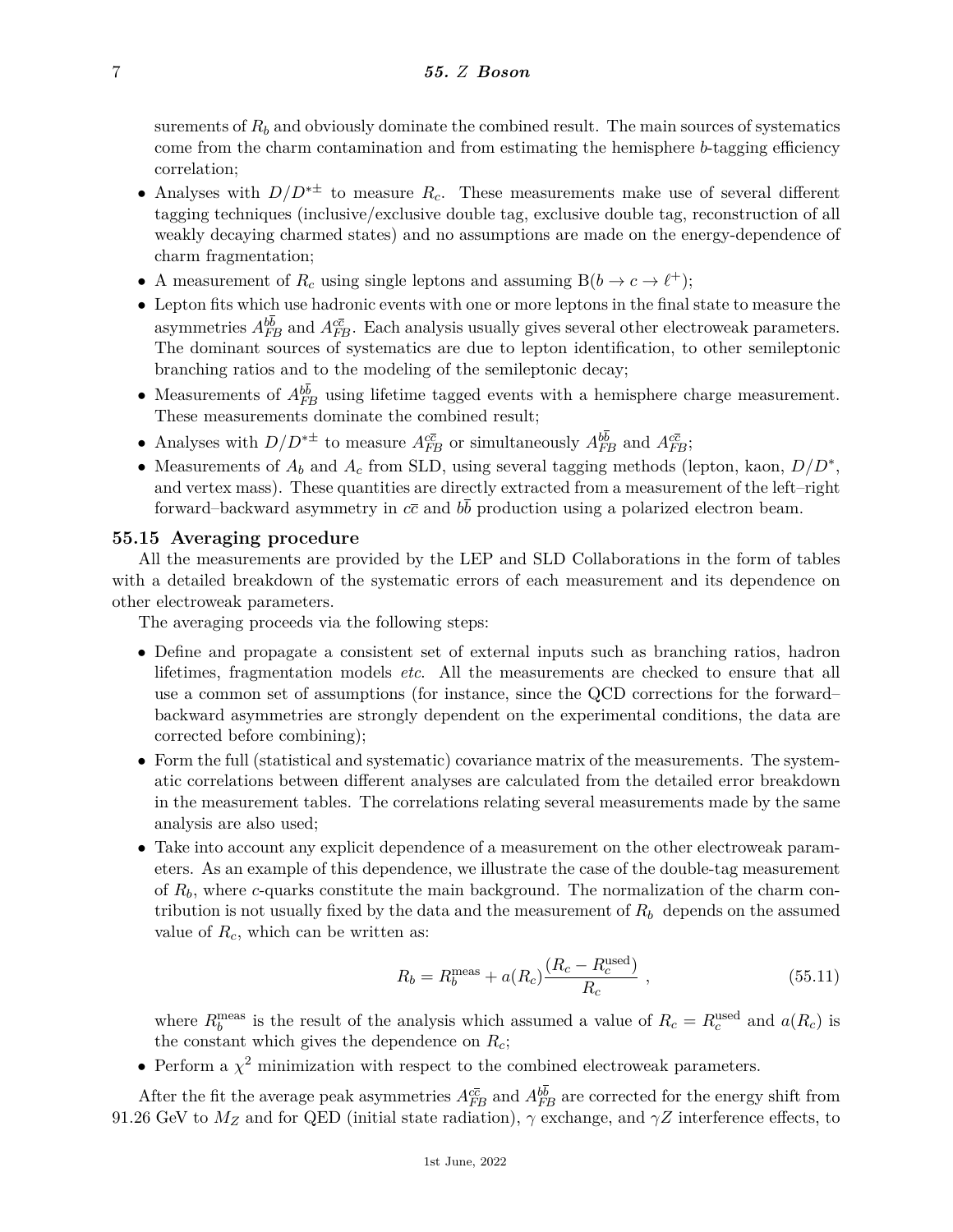obtain the corresponding pole asymmetries  $A_{FB}^{0,c}$  and  $A_{FB}^{0,b}$ .

This averaging procedure, using the fourteen parameters described above, and applied to the data contained in the *Z* particle listing below, gives the following results (where the last 8 parameters do not depend directly on the *Z*):

$$
R_b^0 = 0.21629 \pm 0.00066
$$
  
\n
$$
R_c^0 = 0.1721 \pm 0.0030
$$
  
\n
$$
A_{FB}^{0,b} = 0.0992 \pm 0.0016
$$
  
\n
$$
A_{FB}^{0,c} = 0.0707 \pm 0.0035
$$
  
\n
$$
A_b = 0.923 \pm 0.020
$$
  
\n
$$
A_c = 0.670 \pm 0.027
$$
  
\n
$$
B(b \rightarrow e^-) = 0.1071 \pm 0.0022
$$
  
\n
$$
B(b \rightarrow e \rightarrow e^+) = 0.0801 \pm 0.0018
$$
  
\n
$$
B(c \rightarrow e^+) = 0.0969 \pm 0.0031
$$
  
\n
$$
\overline{\chi} = 0.1250 \pm 0.0039
$$
  
\n
$$
f(D^+) = 0.235 \pm 0.016
$$
  
\n
$$
f(D_s) = 0.126 \pm 0.026
$$
  
\n
$$
f(c_{\text{baryon}}) = 0.093 \pm 0.022
$$
  
\n
$$
P(c \rightarrow D^{*+}) \times B(D^{*+} \rightarrow \pi^+ D^0) = 0.1622 \pm 0.0048
$$
 (55.12)

Among the non–electroweak observables, the *B* semileptonic branching fraction  $B(b \to \ell^-)$ is of special interest, since the dominant error source on this quantity is the dependence on the semileptonic decay model for  $b \to \ell^-$ , with  $\Delta B(b \to \ell^-)_{b \to \ell^--\text{model}} = 0.0012$ . Extensive studies have been made to understand the size of this error. Among the electroweak quantities, the quark asymmetries with leptons depend also on the semileptonic decay model, while the asymmetries using other methods usually do not. The fit implicitely requires that the different methods give consistent results and this effectively constrains the decay model, and thus reduces in principle the error from this source in the fit result.

To obtain a conservative estimate of the modelling error, the above fit has been repeated removing all asymmetry measurements. The results of the fit on B–decay related observables are [\[24\]](#page-8-11):  $B(b \to \ell^-) = 0.1069 \pm 0.0022$ , with  $\Delta B(b \to \ell^-)_{b \to \ell^--\text{model}} = 0.0013$ ,  $B(b \to c \to \ell^+) =$  $0.0802 \pm 0.0019$  and  $\overline{\chi} = 0.1259 \pm 0.0042$ .

#### <span id="page-7-0"></span>*References*

- [1] R. N. Cahn, [Phys. Rev. D](http://doi.org/10.1103/PhysRevD.36.2666) **36**[, 2666](http://doi.org/10.1103/PhysRevD.36.2666) (1987), [Erratum: Phys.Rev.D 40, 922 (1989)].
- [2] D. Y. Bardin *et al.*, in "LEP Physics Workshop," 89–127 (1989).
- <span id="page-7-1"></span>[3] A. Borrelli *et al.*, [Nucl. Phys. B](http://doi.org/10.1016/0550-3213(90)90042-C) **333**[, 357](http://doi.org/10.1016/0550-3213(90)90042-C) (1990).
- <span id="page-7-3"></span>[4] D. Y. Bardin and G. Passarino (1998), [\[hep-ph/9803425\];](https://arxiv.org/abs/hep-ph/9803425) D. Y. Bardin, M. Grunewald and G. Passarino (1999), [\[hep-ph/9902452\].](https://arxiv.org/abs/hep-ph/9902452)
- <span id="page-7-2"></span>[5] D. Bardin *et al.*, [Z. Phys. C](http://doi.org/10.1007/BF01415565) **44**[, 493](http://doi.org/10.1007/BF01415565) (1989); D. Bardin *et al.*, [Comput. Phys. Commun.](http://doi.org/10.1016/0010-4655(90)90179-5) **59**[, 303](http://doi.org/10.1016/0010-4655(90)90179-5) (1990); D. Y. Bardin *et al.*, [Nucl. Phys. B](http://doi.org/10.1016/0550-3213(91)90080-H) **[351](http://doi.org/10.1016/0550-3213(91)90080-H)**, 1 (1991), [\[hep-ph/9801208\];](https://arxiv.org/abs/hep-ph/9801208) D. Y. Bardin *et al.*, [Phys. Lett. B](http://doi.org/10.1016/0370-2693(91)90250-T) **255**[, 290](http://doi.org/10.1016/0370-2693(91)90250-T) (1991), [\[hep-ph/9801209\];](https://arxiv.org/abs/hep-ph/9801209) D. Y. Bardin *et al.* (1992), [\[hep-ph/9412201\];](https://arxiv.org/abs/hep-ph/9412201) D. Y. Bardin *et al.*, [Comput. Phys. Commun.](http://doi.org/10.1016/S0010-4655(00)00152-1) **133**[, 229](http://doi.org/10.1016/S0010-4655(00)00152-1) (2001), [\[hep-ph/9908433\].](https://arxiv.org/abs/hep-ph/9908433)